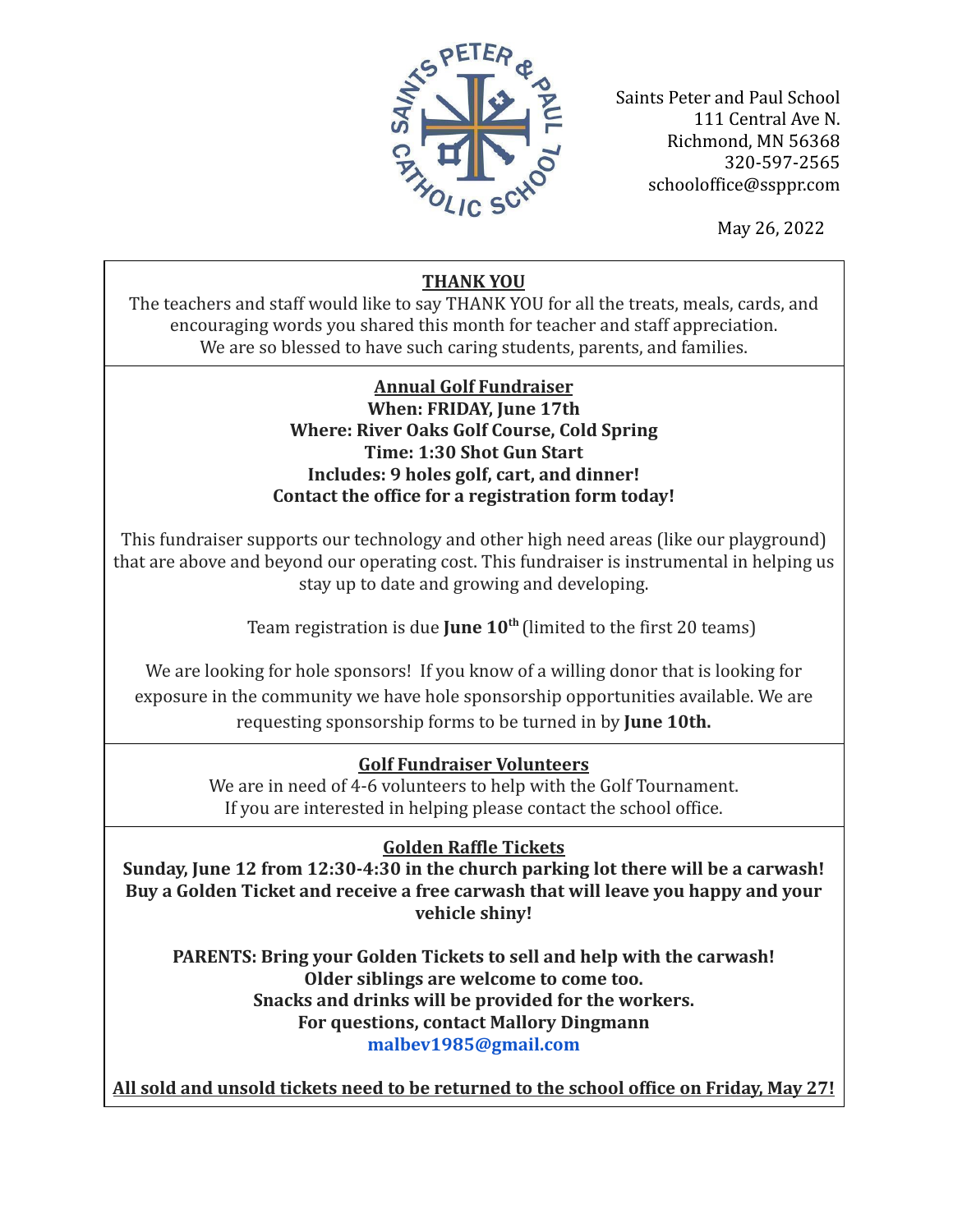The Golden Raffle Ticket fundraiser greatly benefits the parish and the school. Thank you for your continued support!

## **Graduations**

The Kindergarten and 5th Grade Graduation will be Wednesday, June 1 at 8:30 AM at Saints Peter & Paul Church. We will begin with Mass. Following Mass, we will have the graduation ceremonies and reception to follow. All are welcome to attend!

#### \*NOTE\*

Entrance into the church will only be through the west door of the Gathering Space. You will be greeted and given the graduation program. Please pass this on to your family members who are attending.

# **12 Month Tuition ACH**

If you would like 12 month ACH for next year please contact the school office ASAP. ACH forms will be due back by June 1. The first payment is on July 15.

# **Vacation Bible School**

Vacation Bible School will be held at Mary of the Immaculate Conception in Rockville this summer! June 20-24 from 9:30 am to 12:00 pm daily. VBS is open to all children entering grades 1-5. Mark your calendars for a fun-filled week for your kids! Register online at christcatholic.com.

*We are trying to work out a plan to transport the students at kid care from Saint Boniface to Rockville. Becky will be reaching out to school-aged families who are registered for summer care.* 

## **Registered Nurse Needed!**

The Saints Peter & Paul Child Care is looking for a registered nurse who would visit the child care once a month for about 30 minutes for a quick check in on health procedures, policies, and guidance.

If you are or someone you know would be interested please contact Becky at bkuechle@ssppr.com.

# **Adios Lost & Found**

Is your student missing a piece of clothing, shoes, gloves, coat, or just about anything? Stop in and check out the lost and found! Anything left after June 2 will be given to the school rummage sale.

## **Rummage Sale**

Saints Peter & Paul School in the gym. Thursday, June 16 7:00 AM to 5:00 PM Friday, June 17 8:00 to 11:00 AM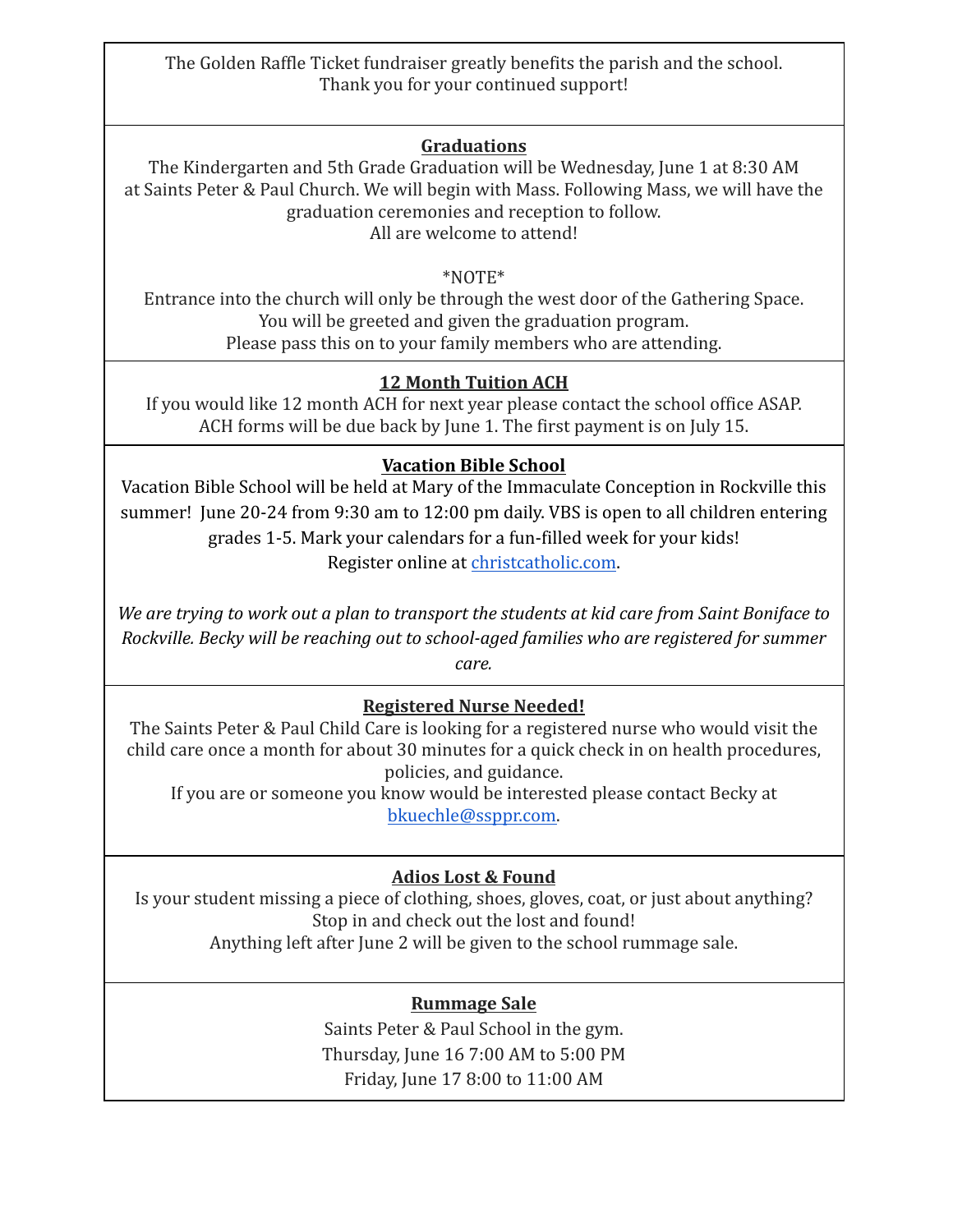SCHOOL FAMILIES: We are only accepting donations from YOU! Items can be brought into the school entryway after Memorial Day, please be sure to remove all price tags from previous garage sales prior to donating.

#### $2022 - 2023$  School Supply List

The 2022-2023 school supply list will be in your folders today.

## **2022-2023 Academic Calendar with UPDATES**

There is a new 2022-2023 Academic Calendar in your folders today. There has been a change! The Christmas Program has been moved from Thursday, December 8 to Tuesday, December 20.

Please save this calendar and toss the previous one!

#### **Report Cards**

Report cards for this school year will go home with all students on our last day of school, Thursday, June 2.

Please check their backpacks for this when they get home.

## **Volunteer Opportunities**

We have volunteer opportunities for the 2022-2023 school year. Playground volunteers: 1 a day, M-F,  $11:45-12:15$ Kitchen volunteers:  $1$  a day, M-F,  $11:00-12:00$ 

Contact the school office to sign up today!

#### **Harvest Ball Committees**

We are still in need of parents for the Harvest Ball Committee! Please sign up as soon as possible. It is so exciting to finally have the Harvest Ball back after 2 years of COVID. We need you for our largest fundraiser of the year! Sign up today!

**Summer Hours** 

June 4-15th the office will be open from 9:00 AM-2:00 PM.

The school office will be closed starting June 16 and will open again on August 15. If you need ANYTHING during the summer, please feel FREE to contact Heather at

principal@christcatholic.com I would be happy to help you!

#### **CATHOLIC CHARITIES FOSTER GRANDPARENT PROGRAM**

We're looking for adults, 55+. Kids want your help, and you have meaningful ways to assist them in your community! Benefits include: travel reimbursement, program training, a community of peers, plus a tax-free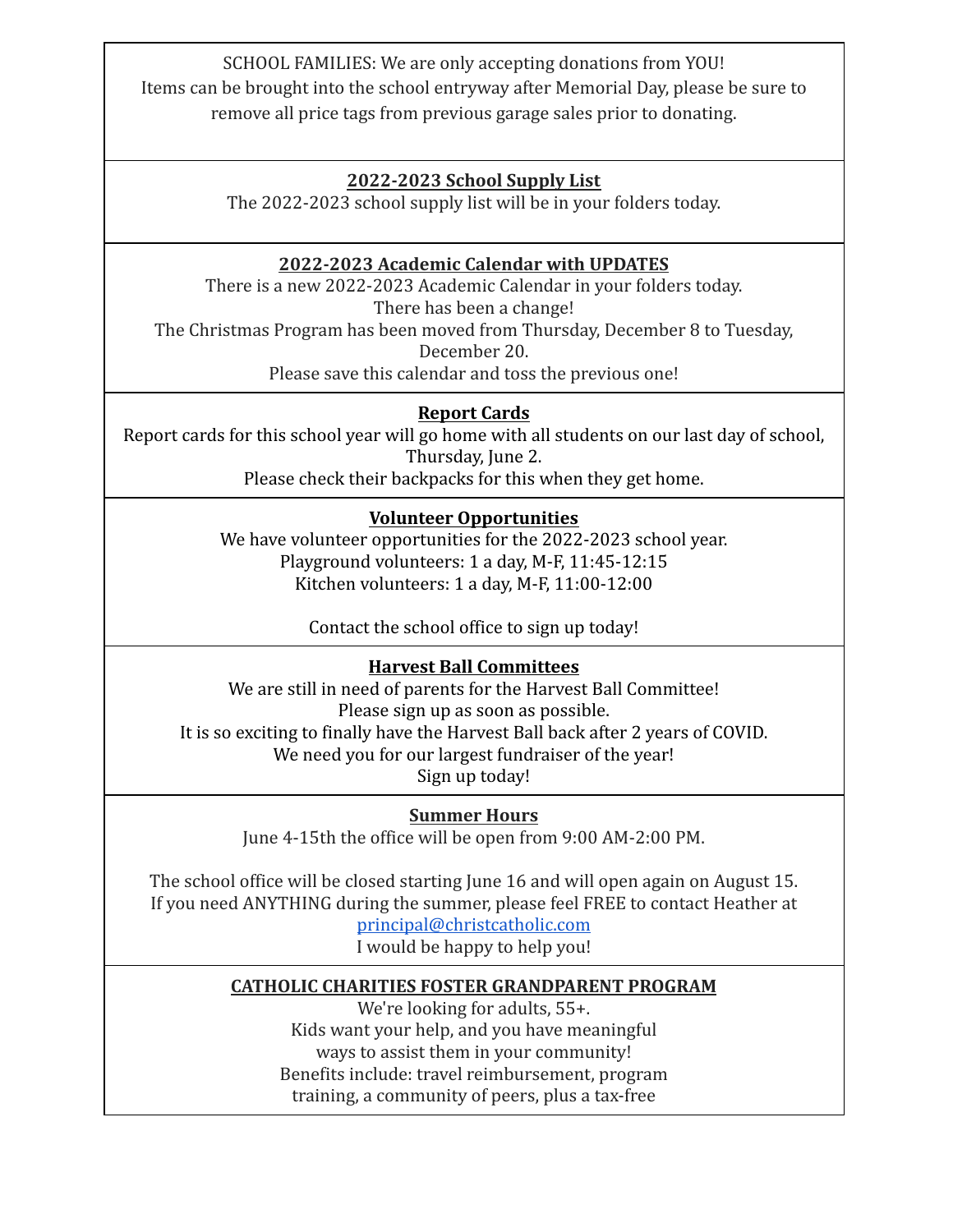stipend.

Contact Sue Feliciano for more info sue.feliciano@ccstcloud.org P: (320) 229-4589 https://www.ccstcloud.org/fgp

# **Highlights of the 2021-2022 School Year**

We also have many things to be thankful for and have some incredible accomplishments! Here's a few of the positive highlights of this school year:

- Health and being able to learn in person the majority of the year.
- Successfully completing our workathon and raising \$23,571! A NEW RECORD!
- Deer Hunter's Bingo at the Blue Heron.
- An incredible and inspiring Pre-K through 5th grade Christmas program!
- VEX IQ Robotics teams successfully competed in multiple competitions. The Shredders team won the Innovative and Excellence award at the MN State Competition and took 1st place. In May the Shredders team went to the World Tournament for heart-pounding competition.
- Selling 3,320 Catholic United Financial Raffle Tickets and raising \$16,600!
- Celebrating Mass and prayer services with our greater community.
- Received a federal grant that supplied new Chromebooks, Ipads, and laptops for the students and teachers.
- This year we started a K-5 Student Council. Students meet once a month with me and help plan school events and special days. We had a lot of fun together!
- Selling 799 Side by Side Raffle Tickets and raising \$22,750!
- Raising \$25,000 for the Schulze Family Foundation Grant and receiving an additional \$25,000 from the Schulze Family Foundation for social-emotional learning and mental health.
- Many opportunities this year to have parents, families, friends, and volunteers back into the building!
- Dedicated teachers and staff who pour their hearts and souls into cultivating disciples of Christ!
- K-5 Field trip all together at the A maze'n Farmyard!
- Disciples, Donuts, and Discovery with each grade level and their special friends!
- Grandparents' Day Mass and program celebrating special grandparents or friends.
- Parents' Day Mass and program honoring our parents/guardians for all their love and commitment to their students.
- Preparing our hearts and minds during the liturgical church season with an Advent Retreat, Lent Retreat, Stations of the Cross & Seder Meal.